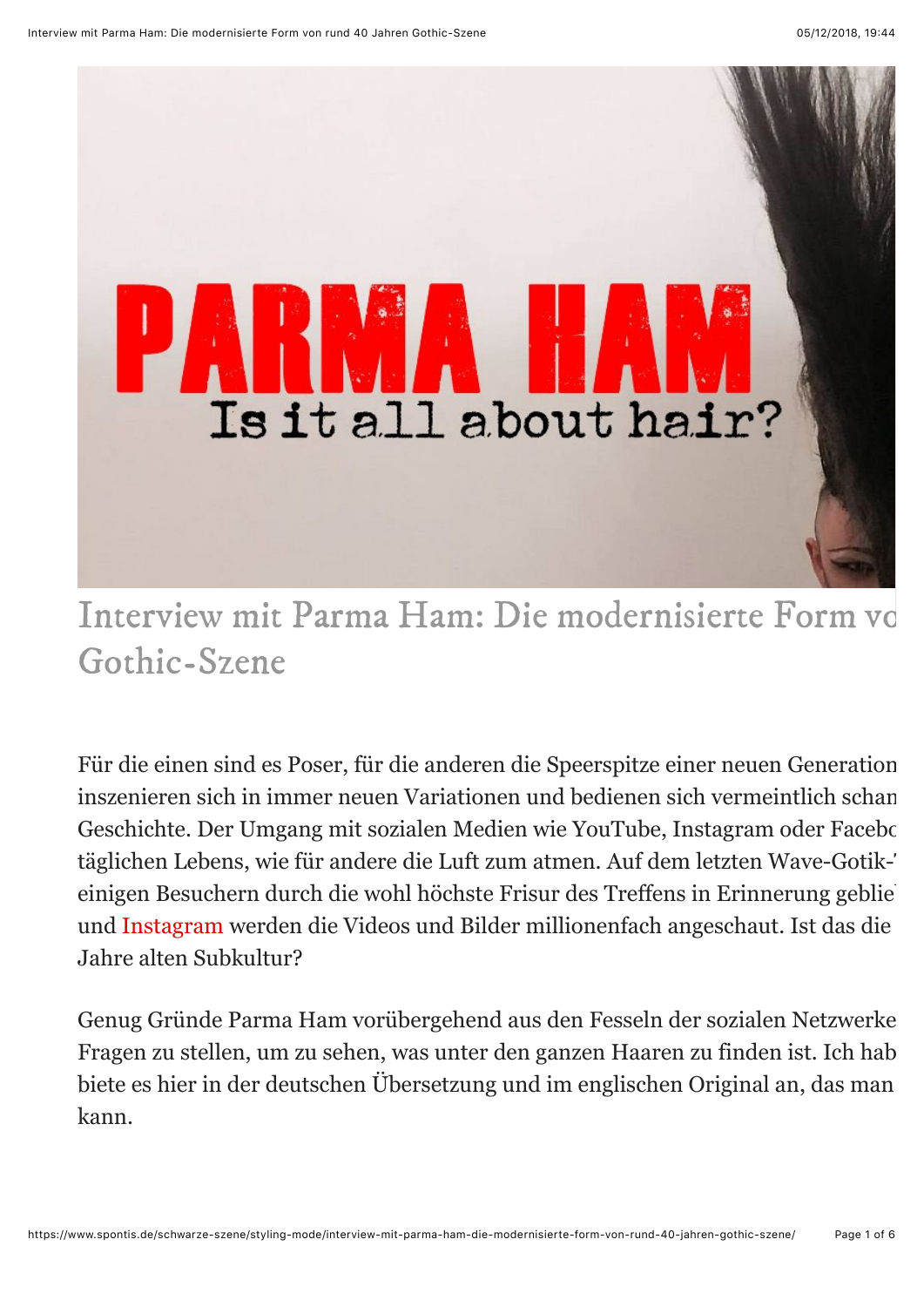## **Deutsch English**

**Spontis:** A few years ago, you just turned up and talked through the biggest hair overlooked in the social networks, but who is under the hairstyle, was previously **Parma Ham**: *In my first year on Instagram 3 of my videos went viral, with the million views on Facebook, so yes I did just turn the fuck up over night! :-)*

**Spontis**: Why did you call yourself Parma Ham? Do you love the Italian Ham? **Parma Ham**: *I'm actually vegan, and have never had Parma Ham. I chose the and funny; but also a comment on consumerism and how people are treated as meat.*

**Spontis**: Self-Expression or a kind of Art? Is it all about Hair?

**Parma Ham**: *The clothes I wear, and the way in which I do my hair and make beautiful. There is no motive behind it; I'm not trying to express anything and I' people going to an event put on an outfit and do their makeup in a way that the same. The only difference being that my taste is more extreme. That extremity has same. years of me dressing up; and where I've got better at doing hair and makeup th I always look for ways to improve, and to also cut out the things that are unneced in this infrary. is always evolving.*

**Spontis:** You're playing with your Gender and Subcultural Identity. Is there a reason for that the drawer that suits you?

**Parma Ham:** *Goth has a history of gender bending, and that was one of the fir have to remember: Goth began 40 years ago, and a lot of things have changed single to remember: Goth began 40 years ago, and a lot of things have changed single imitate the past, so my version of it is going to be different, modernised, and mo because I have had a lot of things to build upon. My gender and subcultural identity are very entity are both about rebellion, they question authority, and they will never bow to societal con* 

## **Spontis**: How did it all start? Who inspired you?

**Parma Ham:** *Marilyn Manson in the mid 2000's ignited my interested in alternative music music music music music music music music music music music music music music music music music music music music music music music there I discovered bands like Alien Sex Fiend, Specimen and Bauhaus. The fashion, metally culture all governal governal governal governal the fashion*, and governal governal governal governal governal governal governal go *hand-in-hand for me, and are all equally important.*

**Spontis:** The scene has been steadily evolving in recent decades. How would you **Parma Ham:** *Still here! I know purists are upset that goth in 2018 is not the same as in 1984. But in 1984, but in 2018 is not the same as in 1984. But in 1984, but it also in 1984. But it also in 1984, but it also in 19*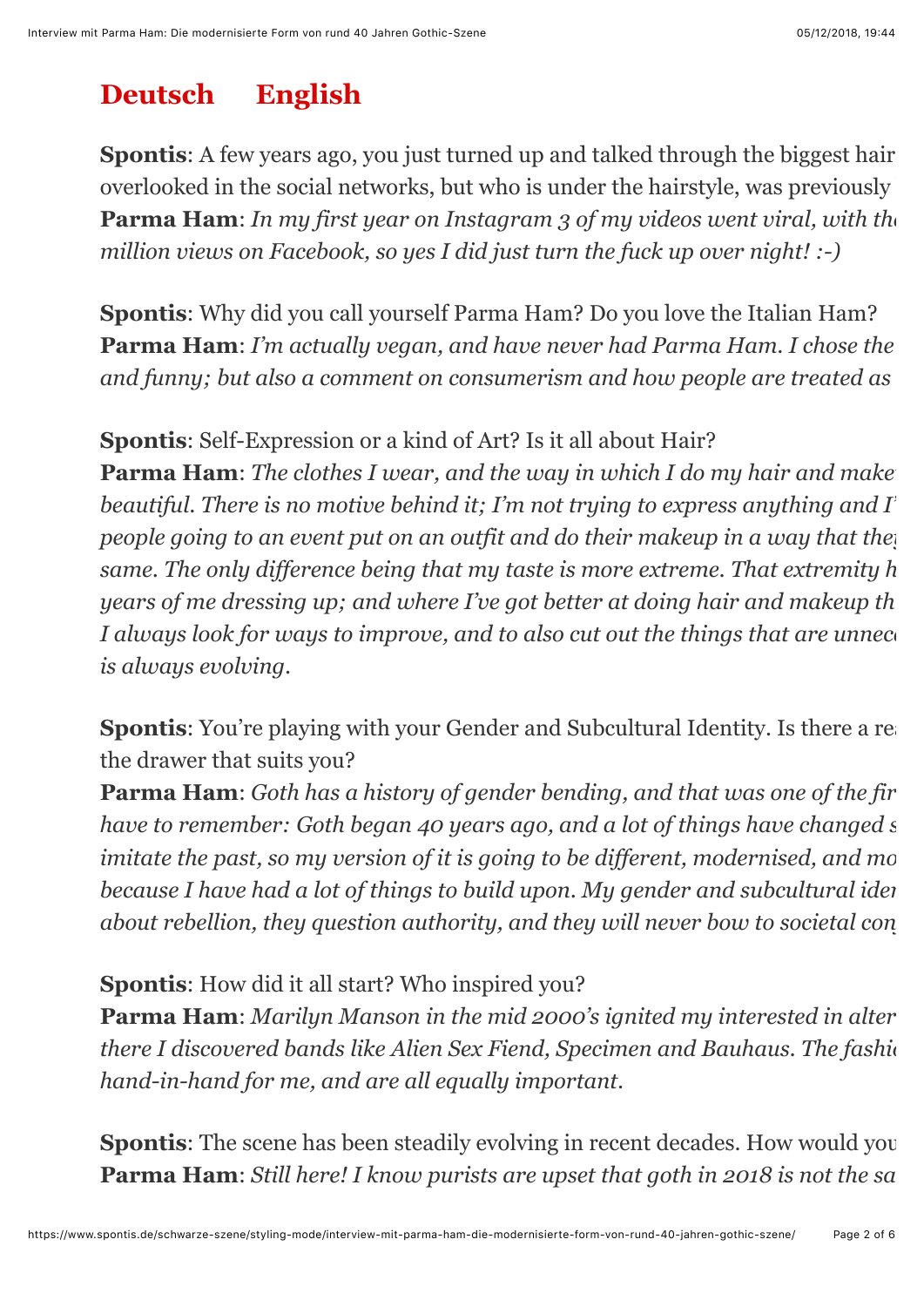*important Goth changes. I love some of the new music coming through which he influences. Goth now also exists in other realms such as social media with the lik Instagram, and that in itself helps connect older scenes such as London and New Mexico City and Sao Paulo. So where some avenues closes, others definitely open* 

**Spontis:** You live and work in London. What about the scene in the British capit **Parma Ham**: *We have it good, bands always tour here, and there are plenty of been particularly difficult, as property prices in London are utterly absurd and difficult for independent businesses such as club and gig venues to stay open. Se councils are creating more and more rules that suffocate nightlife including rest levels, and the ugly war on drugs.*

**Spontis:** Where should your journey lead, what have you planned to do in the ne **Parma Ham**: *I'm curating an exhibition at [Lethal Amounts gallery in LA](http://lethalamounts.com/)*, *which* opens in February 2019. The themeorem in February 2019. The themeorem in February 2019. The themeorem in February 2019. Themeorem in Februa *is censorship on social media, and how it affects the creativity of artists who have foreignsuch as Instagram, Facebook and YouTube. Check it out next year.*

**Spontis**: Your recommendations for a visit to London? What we have to see? **Parma Ham:** A visit to club Slimelight, which has been open for 30 years, and *730am. I also love the Brutalist estate The Barbican*, which is entirely made of p

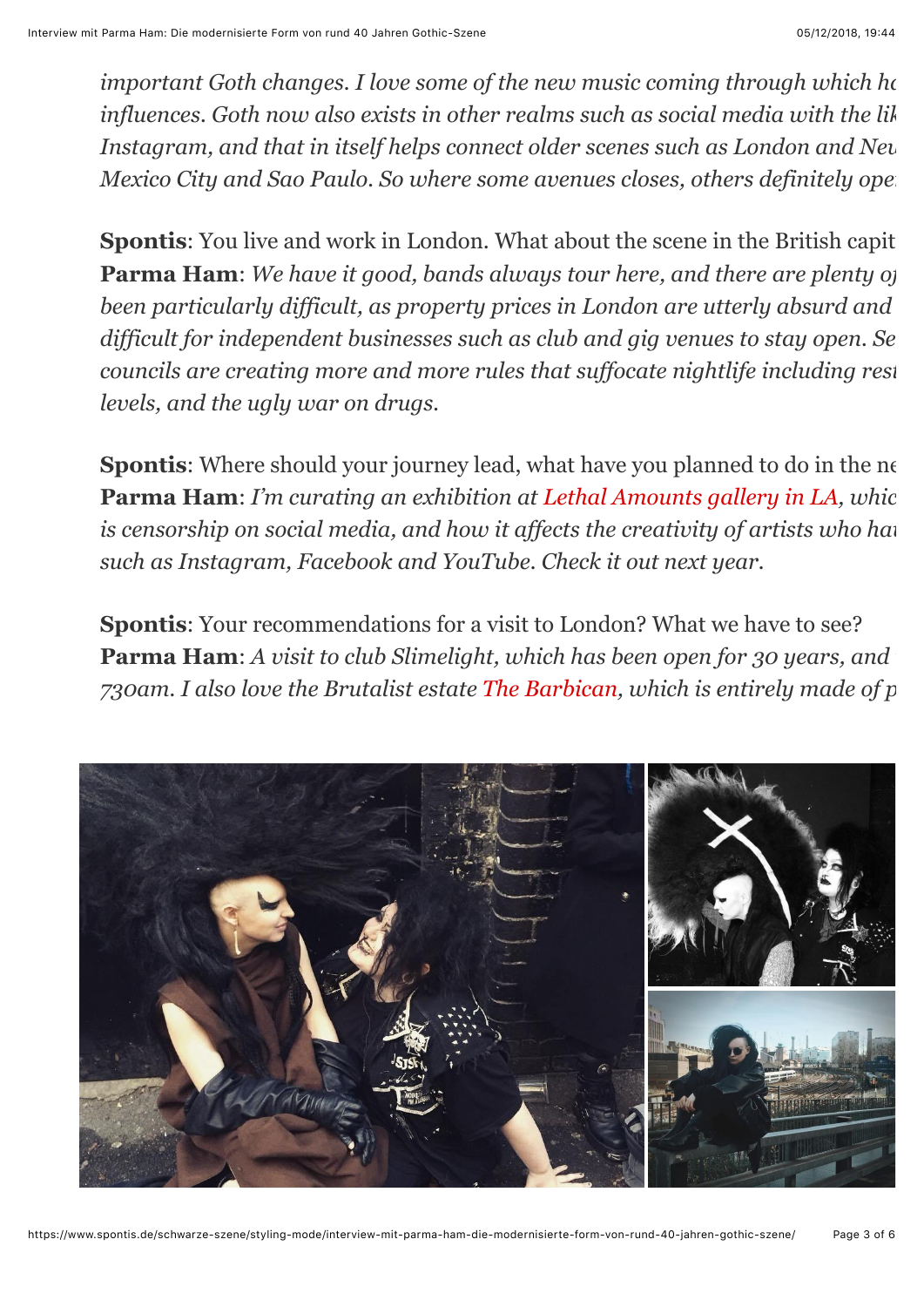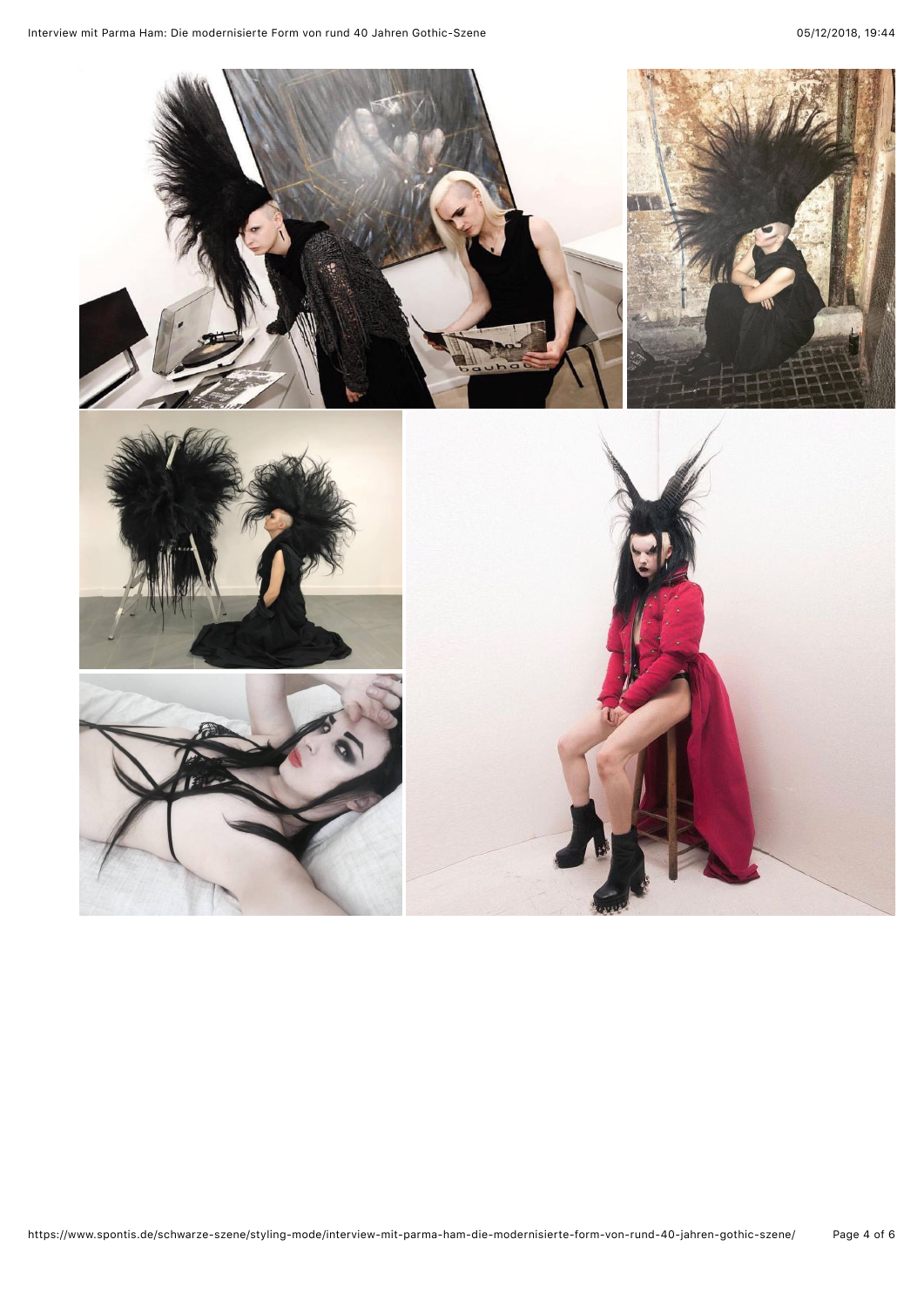

Natürlich wollte ich auch wissen, welche 10 Songs Parma Ham zur Zeit besonders g obligatorischen Top-Liste gefragt. Ein wenig Zeit, die Gedanken kreisen zu lassen.

Seit je her existieren Grabenkämpfe in der Gothic-Szene, was dazu gehört und was nicht, doch im Gegensatz zum G berühmten "früher" gibt es Unterschiede. Was zunächst bei der neuen Generation i Präsenz in sozialen Medien in allen Lebenslagen. Während man sich damals vielleicht über den Weg gelaufen ist, kann man nun täglich Lebenszeit darauf verwenden, Bilder Gedanken aufzuschnappen. Das wird unterschiedlich aufgefasst. Während die einen wer wohl die meisten Klicks bekommt, ist das für andere die Konfrontation mit den polarisiert und bietet Reibungspotential.

Ich finde, Gothic ist 2018 lebendiger denn je, weil wir unzählige Möglichkeiten haben, an der Szene zu teiliguha meint ihr? Alles nur inhaltsloses Posing oder die reizvolle Entwicklung de

## Parma Hams Top 10

[Qual – Above Thee Below Thee](https://www.youtube.com/watch?v=Ky9JrNrrXLg) [Sextile – Disco](https://www.youtube.com/watch?v=4PR_9beuFDk) [S.A.D. – She's Gone](https://www.youtube.com/watch?v=GXGh25xnkEY)  [Sumerian Fleet – Seven Sins](https://www.youtube.com/watch?v=2hAMEhT_wac) [Soft Moon – Like A Father \(Imperial Black Unit Remix\)](https://www.youtube.com/watch?v=r0hObhH4gWY) [Valis – Black Carbon](https://www.youtube.com/watch?v=fdc-F8T44KY) [She Past Away – Katarsis \(Ash Code Remix\)](https://www.youtube.com/watch?v=83COMpTHqDM) [Detachments – Chain of Secrets](https://www.youtube.com/watch?v=xj5_BDqYeiY) [Kaelan Milka – Kalt](https://www.youtube.com/watch?v=ImyPz4tqPFU) [The Horrorist – Programmed \(Silent Servant Remix\)](https://www.youtube.com/watch?v=uHlGB7TTNwU)